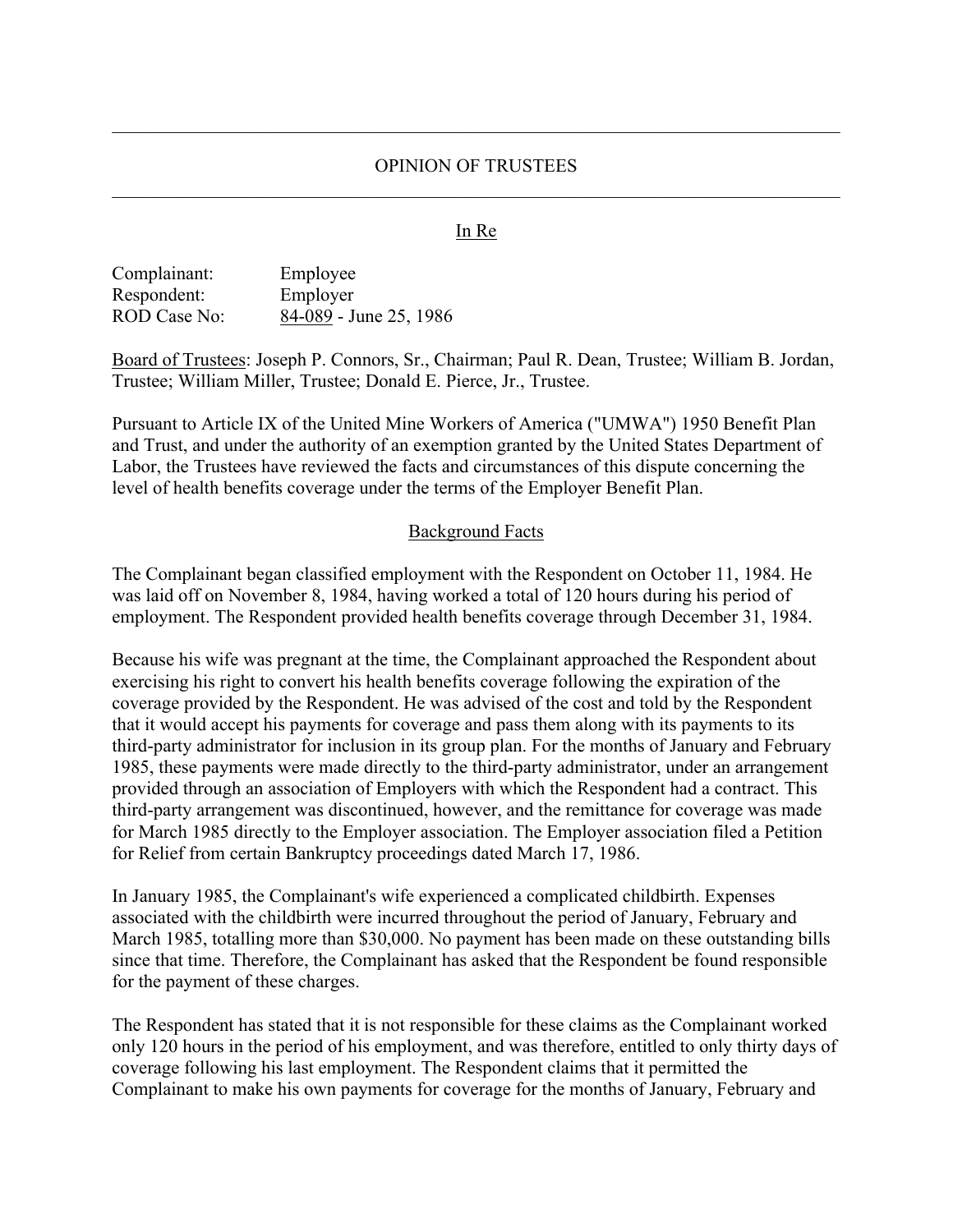Opinion of Trustees Resolution of Dispute Case No. 84-089 Page 2 March, when the disputed claims were incurred, and that it is not responsible for the Complainant's debt.

The Respondent also has claimed that it does not consider itself to be signatory to the 1984 National Bituminous Coal Wage Agreement. The record shows, however, that although the Respondent has not executed the formal Agreement, on October 1, 1984, it signed a 1984 Letter of Agreement to be "bound by and comply fully with the terms and conditions of the agreement successor to the 1981 National Agreement which has been negotiated between the United Mine Workers of America and the Bituminous Coal Operators Association (BCOA)...."

## Dispute

Is the Respondent responsible for payment of the medical charges incurred by the Complainant's wife during January, February and March of 1985?

# Position of Parties

Position of the Complainant: The Respondent is responsible for payment of the medical charges incurred by the Complainant's wife during January, February and March of 1985.

Position of the Respondent: The Respondent is not responsible for payment of the charges in question as it has met its contractual obligations under the Employer Benefit Plan, even though it does not consider itself to be signatory to the 1984 National Bituminous Coal Wage Agreement.

## Pertinent Provisions

Article XX Section (c) (3)(i) of the National Bituminous Coal Wage Agreement of 1984 provides, in pertinent part:

Section (c) 1974 Plans and Trusts

(3)(i) Each signatory Employer shall establish and maintain an Employee benefit plan to provide, implemented through an insurance carrier(s), health and other non-pension benefits for its Employees covered by this Agreement as well as pensioners, under the 1974 Pension Plan and Trust, whose last signatory classified employment was with such Employer. The benefits provided by the Employer to its eligible Participants pursuant to such plans shall be guaranteed during the term of this Agreement by that Employer at levels set forth in such plans... The plans established pursuant to this subsection are incorporated by reference and made a part of this Agreement, and the terms and conditions under which the health and other non-pension benefits will be provided under such plans are as to be set forth in such plans.

The Introduction to the Employer Benefit Plan provides in pertinent part: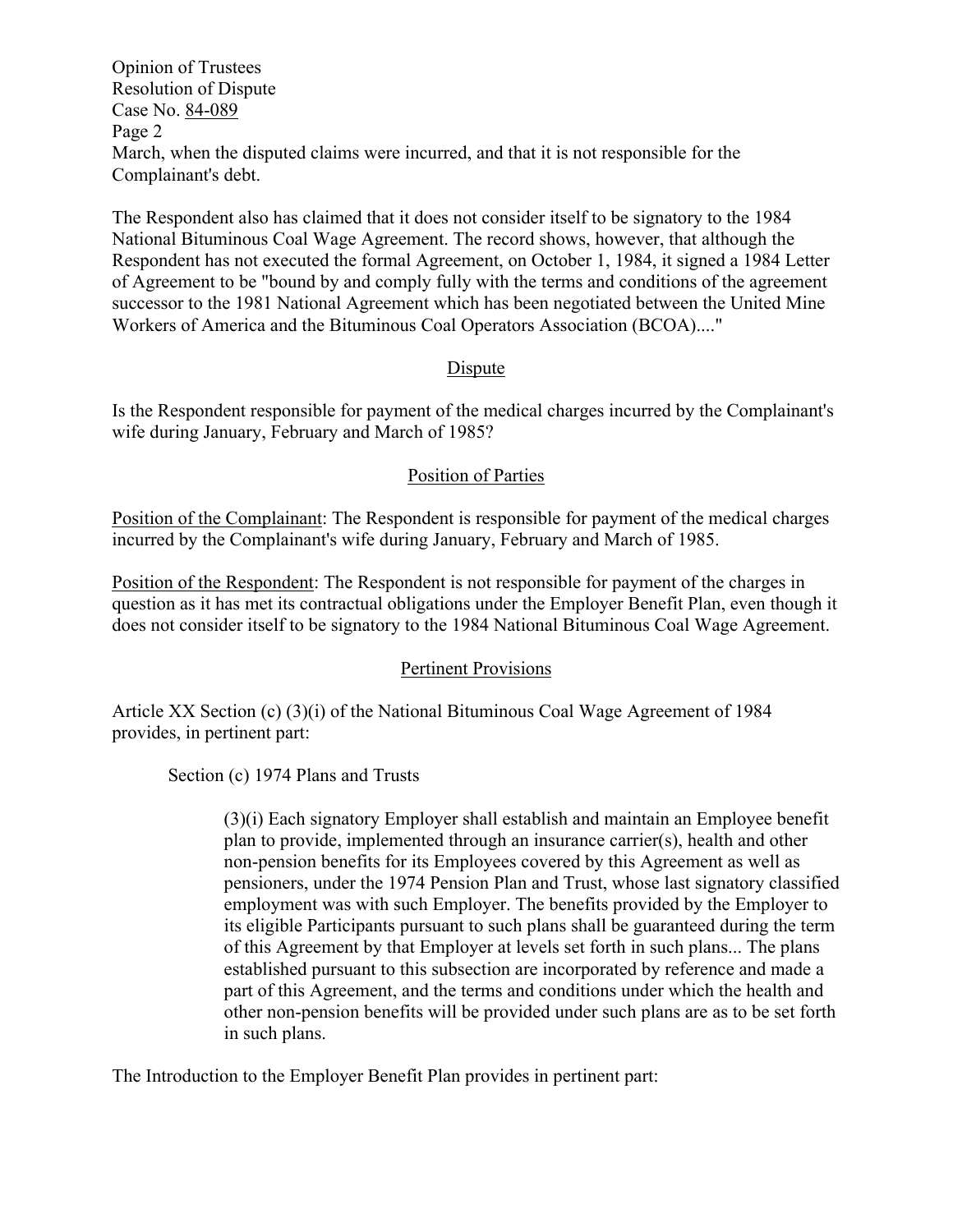Opinion of Trustees Resolution of Dispute Case No. 84-089 Page 3

The Plan provides health and vision care for Employees and Pensioners and their eligible dependents, life insurance and accidental death and dismemberment insurance for Employees and life insurance for Pensioners. These benefits are provided by (Name of Employer) through insurance carriers or professional contract administrators.

Article I (1), (2) and (4) of the Employer Benefit Plan provide:

# Article I - Definitions

The following terms shall have the meanings herein set forth:

- 1. "Employer" means (coal company).
- 2. "Wage Agreement" means the National Bituminous Coal Wage Agreement of 1984, as amended from time to time and any successor agreement.
- 4. "Employee" shall mean a person working in a classified job for the Employer, eligible to receive benefits hereunder.

Article III D. (1) (a) and (3) (b) of the Employer Benefit Plan Provide:

# Article III - Benefits

# D. General Provisions

- (1) Continuation of Coverage
	- (a) Layoff

If an Employee ceases work because of layoff, continuation of health, life and accidental death and dismemberment insurance coverage is as follows:

| Number of Hours Worked for the<br>Employer in the 24 Consecutive |                                 |
|------------------------------------------------------------------|---------------------------------|
| Calendar Month Period Immediately                                |                                 |
| Prior to the Employee's Date                                     | Period of Coverage Continuation |
| Last Worked                                                      | from the Date Last Worked       |
| 2,000 or more hours                                              | Balance of month plus 12 months |
| 500 or more but less than<br>$2,000$ hours                       | Balance of month plus 6 months  |
| Less than 500 hours                                              | 30 days                         |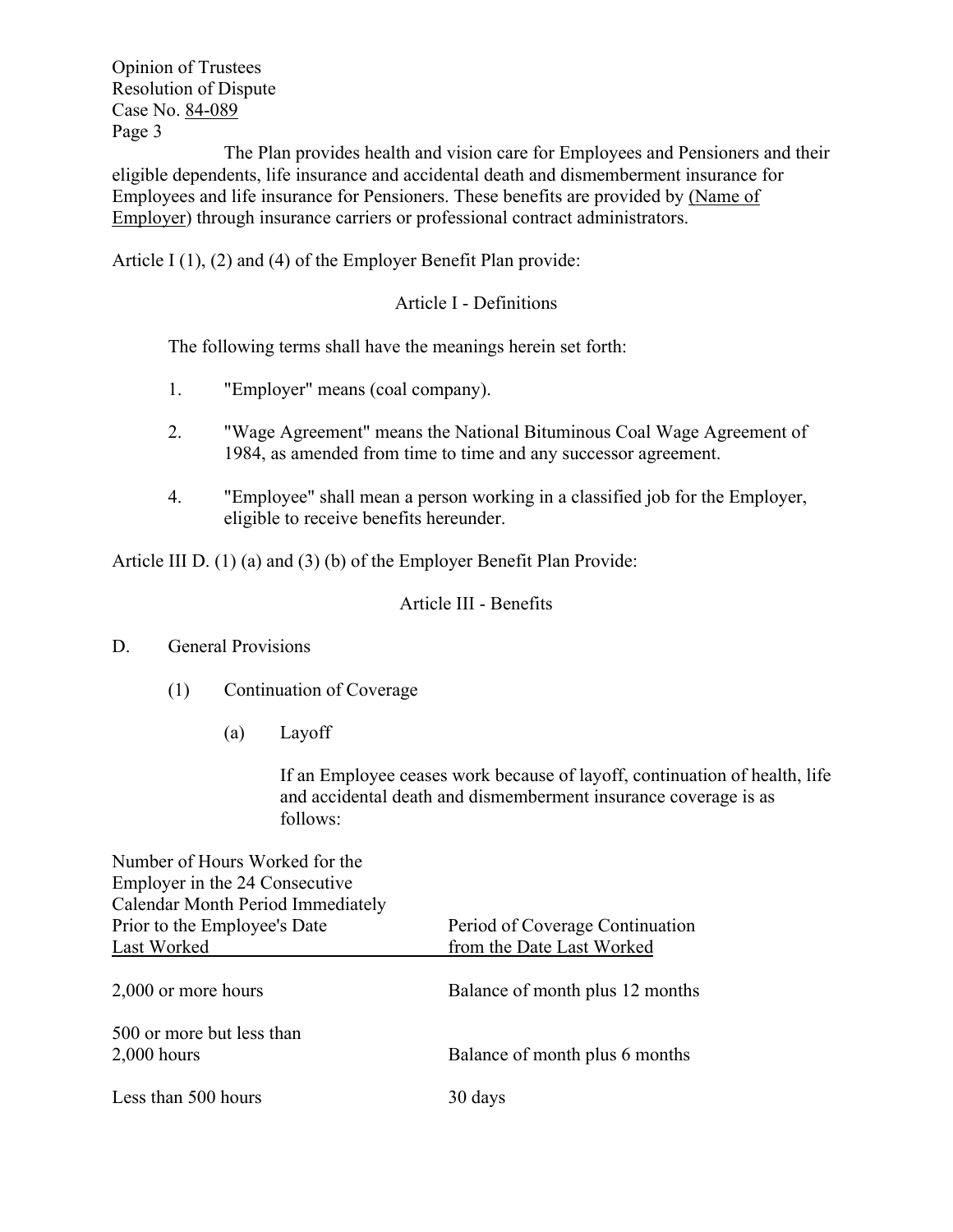Opinion of Trustees Resolution of Dispute Case No. 84-089 Page 4

- (3) Conversion Privilege
	- (b) Health Benefits

When health benefits coverage terminates, a Beneficiary may, upon application, convert, without medical examination, to a policy issued by the insurance carrier provided such application is made to the insurance carrier within 31 days after the date coverage terminates. The type of policy, coverage and premiums therefore are subject to the terms and conditions set forth by the insurance carrier.

## Discussion

The Respondent has stated that it does not consider itself to be signatory to the 1984 National Bituminous Coal Wage Agreement. Nevertheless, it believes that it has satisfied the obligation of the Employer Benefit Plan with respect to the dispute. In ROD 84-055 the Trustees addressed the question of the status of an Employer which signed a Letter of Agreement, with respect to its obligations to comply with the terms of the Wage Agreement. In their decision, the Trustees concluded that a signed Letter of Agreement is sufficient to bind an Employer to the terms of the agreement. Therefore, having signed a Letter of Agreement on October 1, 1984, the Respondent is considered signatory to the Wage Agreement and bound by its terms.

Article XX Section (c)(3)(i) requires Employers to provide an Employee benefit plan ..."implemented through an insurance carrier(s), [for] health and other non-pension benefits..." It further requires that "benefits provided by the Employer to its eligible Participants pursuant to such plans shall be guaranteed during the term of this Agreement by that Employer at levels set forth in such plans."

In a situation such as this, the Employer Benefit Plan imposes two obligations on the Employer.

First, under Article III  $D(1)(a)$ , an Employer is obligated to provide a laid-off Employee with continuation of coverage for the prescribed period set forth in the schedule of that provision. The Respondent met that obligation by furnishing the Complainant with benefits coverage through December 31, 1984.

Second, under Article III D(3)(b), an Employer is obligated to make available to such a laid-off Employee a conversion arrangement when the Employee's benefits coverage under the Plan terminates. Here, the facts show that the Complainant submitted timely payments to the Respondent for the months in question, as the latter had proposed. Under the particular facts of this case, however, it must be concluded that the Respondent failed to make available to the claimant conversion health benefits coverage as contemplated by the Plan. Accordingly, in this instance, the Respondent did not meet the obligation imposed by Article III D(3)(b).

# Opinion of the Trustees